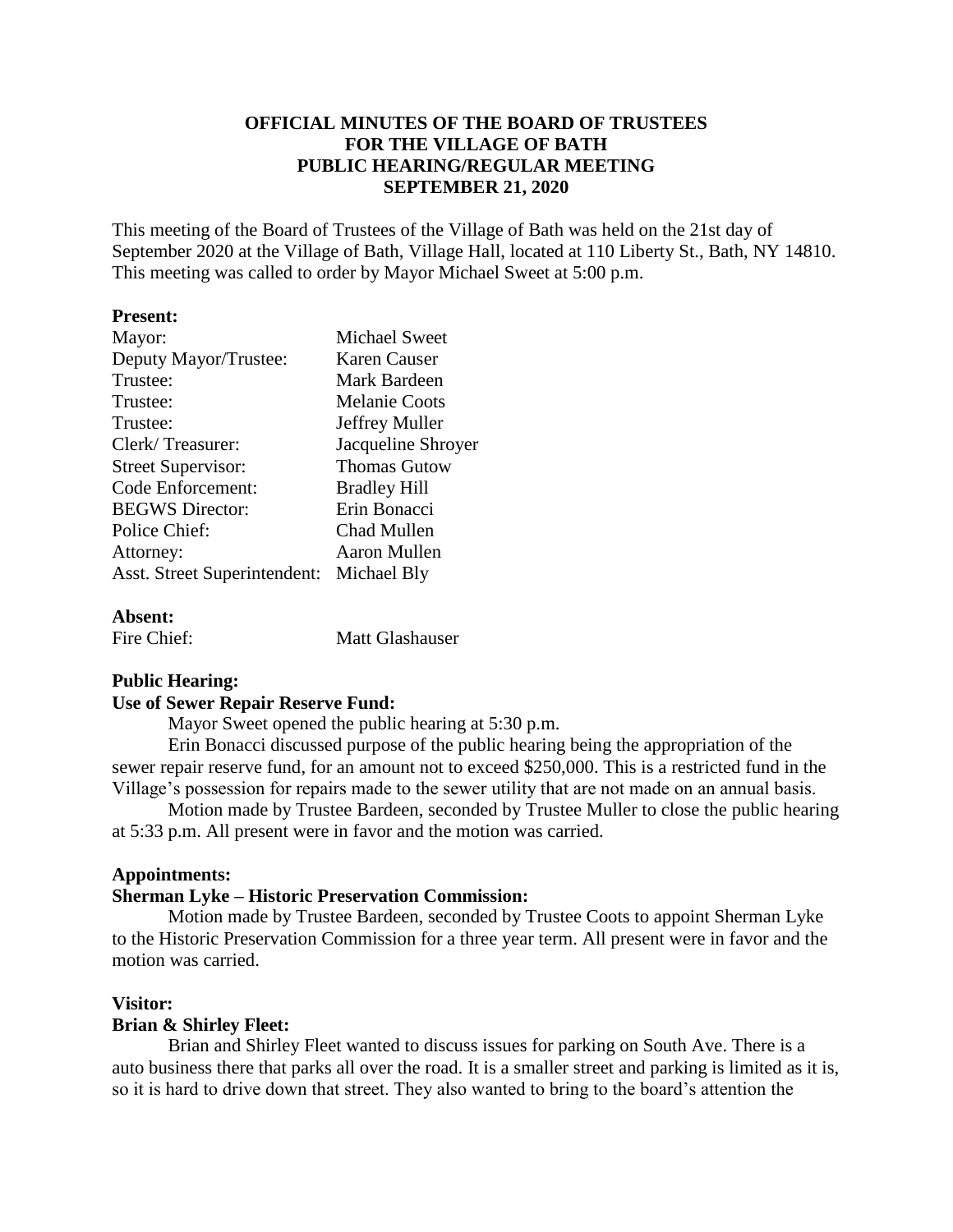amount of garbage at certain properties, a living room couch on a front porch. They are concerned their property value is declining due to the surrounding area with these issues. They would have a hard time selling their home at the value it is worth due to this. The curbs have also been busted several times with the auto business parking on the curbs and driving over them.

## **Audit of Bills:**

Motion made by Trustee Coots, seconded by Trustee Bardeen to approve the payment of the Village bills in the amount of \$383,987.35. All present were in favor and the motion was carried.

# **Department Head Reports: Thomas Gutow, Street Superintendent:**

Street Report was received.

## **Chad Mullen, Police Chief:**

Police Report was received.

## **Bradley Hill, Code Enforcement:**

Code Enforcement Report was received.

Trustee Coots commented on a great job Brad does. She said he always responds whenever called and completes anything he is asked within a short time frame.

## **Matthew Glashauser, Fire Chief:**

Fire Department Report was not received.

## **Erin Bonacci, BEGWS Director:**

BEGWS Minutes were received.

## **Jacqueline Shroyer, Clerk/Treasurer Report:**

Clerk/Treasurer Report was received.

Motion made by Trustee Coots, seconded by Trustee Muller to approve the following budget modifications. All present were in favor and the motion was carried.

Increase A2680 Insurance Recoveries by \$4,489.30 Increase A3120.1 Police Dept Personnel by \$4,489.30 To cover reimbursement from Workers Comp

Increase A2680 Insurance Recoveries by \$8,840.00 Increase A3120.1 Police Dept Personnel by \$8,840.00 To cover reimbursement from disability

## **New Business: Use of Sewer Repair Reserve Fund:**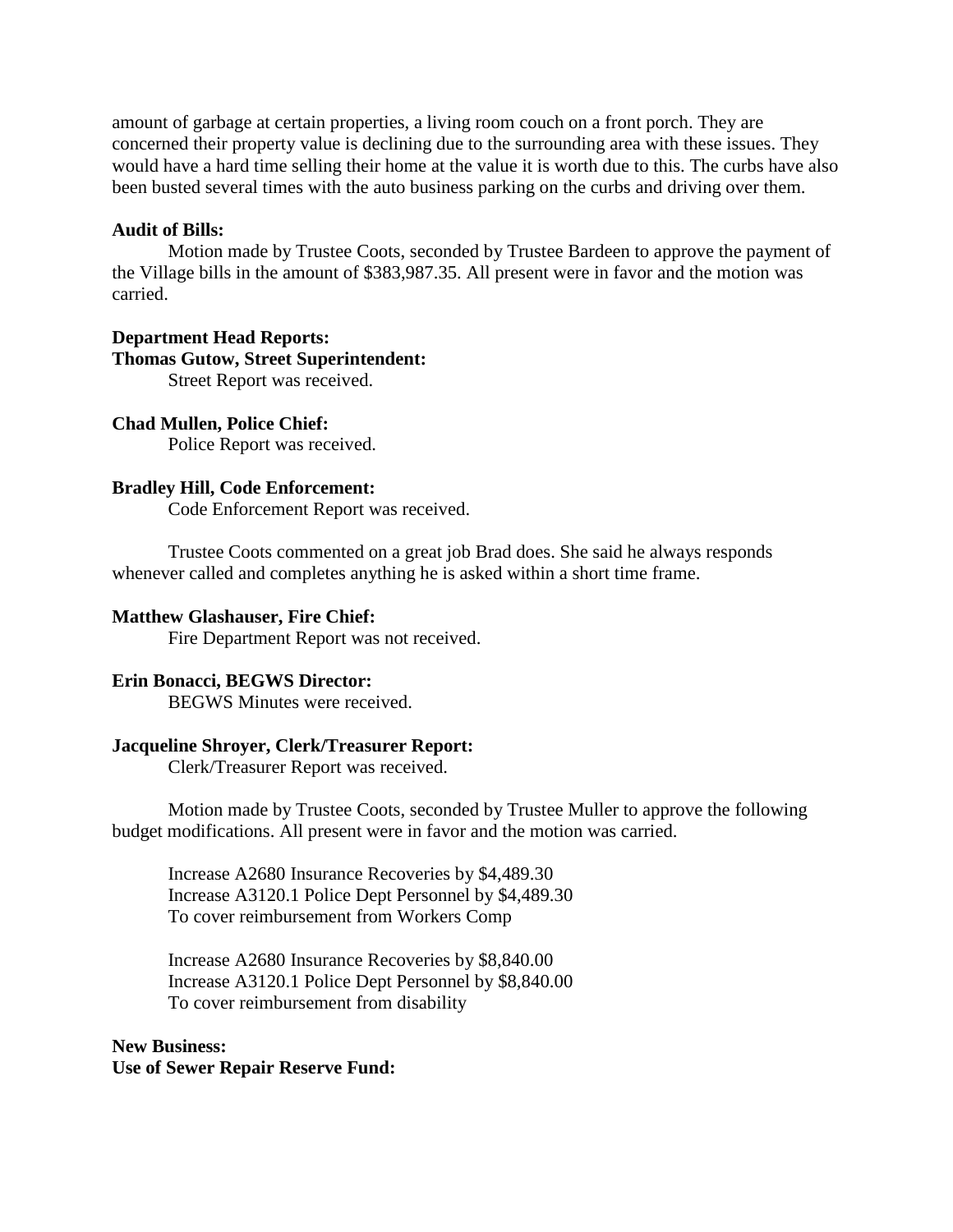Motion made by Trustee Bardeen, seconded by Trustee Coots to approve the use of the sewer repair reserve Funds up to \$250,000 for repairs made to the sewer plant that is not an annual expense. All present were in favor and the motion was carried.

## **Accept Part Time Code Officer Resolution:**

Motion made by Trustee Coots, seconded by Trustee Bardeen to accept the resignation of part time code officer, Bradley Laverty, effective September 30, 2020. All present were in favor and the motion was carried.

## **Approve Part Time Meter Repair Specialist:**

Motion made by Trustee Coots, seconded by Trustee Bardeen to approve the hiring of part time meter repair specialist, Dean Clark, effective September 15, 2020. All present were in favor and the motion was carried.

## **Approve Part Time Police Officer Resolution:**

## RESOLUTION VILLAGE OF BATH BOARD OF TRUSTEES BATH, NEW YORK

DATE APPROVED: Monday, September 21, 2020 INTRO. DATE: Monday, September 21, 2020

| INTRODUCED BY:<br>Trustee Coots |                       | <b>SECONDED BY:</b><br>Trustee Bardeen |     |         |        |  |
|---------------------------------|-----------------------|----------------------------------------|-----|---------|--------|--|
|                                 |                       |                                        |     |         |        |  |
| VOTE:                           | Mayor Sweet           | <u>Aye</u>                             | Nav | Abstain | Absent |  |
|                                 | <b>Trustee Causer</b> | Aye                                    | Nay | Abstain | Absent |  |
|                                 | Trustee Bardeen       | Aye                                    | Nay | Abstain | Absent |  |
|                                 | <b>Trustee Coots</b>  | Aye                                    | Nav | Abstain | Absent |  |
|                                 | <b>Trustee Muller</b> | Aye                                    | Nay | Abstain | Absent |  |

TITLE: Appointment of Megan Cheresnowksy as Part-time Police Officer for the Village of Bath.

WHEREAS, the Bath Village Chief of Police had previously announced the need to hire part-time police officers in an effort of having sufficient personnel to cover vacations and sick leave in order to keep police department over-time to manageable levels.

WHEREAS, the Bath Village Chief of Police, with approval of the Village Board, is authorized to maintain up to nine (9) part-time police officer positions, and is recommending that the Bath Village Board of Trustees appoint Megan Cheresnowsky, effective June 3, 2020, to the position of Part-time Police Officer contingent upon the following:

• Satisfactorily passing the background investigation conducted by the Bath Village Police Department.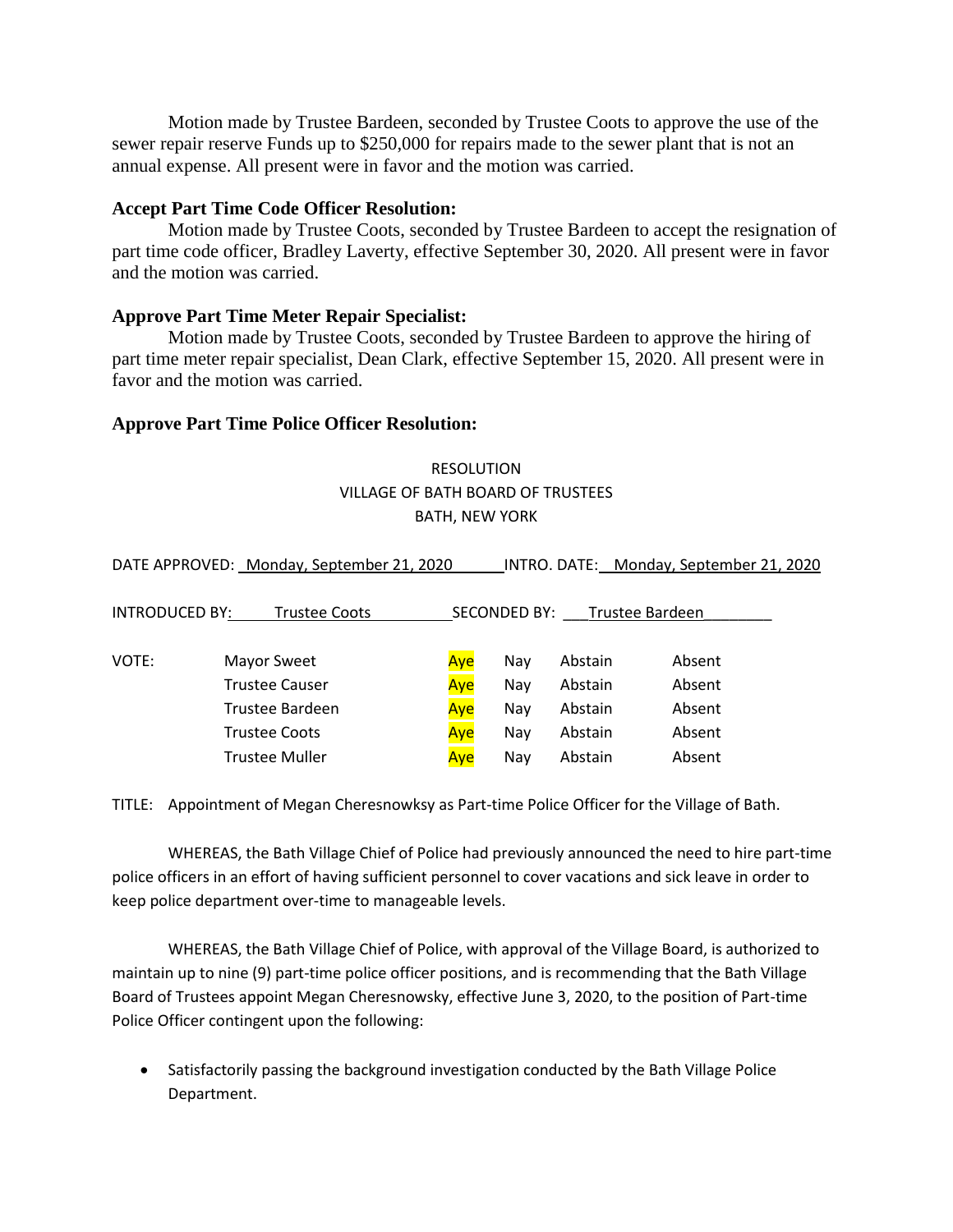- Satisfactorily passing the psychological examination for employment
- Satisfactorily passing a medical examination or providing satisfactory proof to the Chief of Police that he is medically and physically fit to perform the duties of a part-time police officer.
- All costs (tuition, lab fees, etc.) associated with the Basic Course for Police Officers at the Southern Tier Law Enforcement Academy, located at Corning Community College are the responsibility of Megan Cheresnowsky.
- The Village will compensate, pursuant to the collective bargaining agreement with the Bath Police Benevolent Association, only those hours worked during Supervised Field Training and hours assigned to him after successfully completing the Basic Course for Police Officers.
- Megan Cheresnowky will remain on a probationary period not to exceed 18 months from the date of appointment.

BE IT RESOLVED, that the Village of Bath Board of Trustees is hereby appointing Megan Cheresnowky to the position of Part-time Police Officer, contingent on the aforementioned stipulations and said appointment shall be effective June 3, 2020.

## **Approve 3 New Part Time Police Officers Resolution:**

## RESOLUTION VILLAGE OF BATH BOARD OF TRUSTEES BATH, NEW YORK

| DATE APPROVED: Monday, September 21, 2020 |                        |     |              | INTRO. DATE: Monday, September 21, 2020 |                 |  |  |  |
|-------------------------------------------|------------------------|-----|--------------|-----------------------------------------|-----------------|--|--|--|
| <b>INTRODUCED BY:</b>                     | <b>Trustee Coots</b>   |     | SECONDED BY: |                                         | Trustee Bardeen |  |  |  |
| VOTE:                                     | Mayor Sweet            | Aye | Nav          | Abstain                                 | Absent          |  |  |  |
|                                           | <b>Trustee Causer</b>  | Aye | Nay          | Abstain                                 | Absent          |  |  |  |
|                                           | <b>Trustee Bardeen</b> | Aye | Nav          | Abstain                                 | Absent          |  |  |  |
|                                           | <b>Trustee Coots</b>   | Aye | Nay          | Abstain                                 | Absent          |  |  |  |
|                                           | <b>Trustee Muller</b>  | Ave | Nay          | Abstain                                 | Absent          |  |  |  |

TITLE: Appointment of Tyler Crouch, Michael Ruggles, and Emily Waite as Part-time Police Officer for the Village of Bath.

WHEREAS, the Bath Village Chief of Police had previously announced the need to hire part-time police officers in an effort of having sufficient personnel to cover vacations and sick leave in order to keep police department over-time to manageable levels.

WHEREAS, the Bath Village Chief of Police, with approval of the Village Board, is authorized to maintain up to nine (9) part-time police officer positions, and is recommending that the Bath Village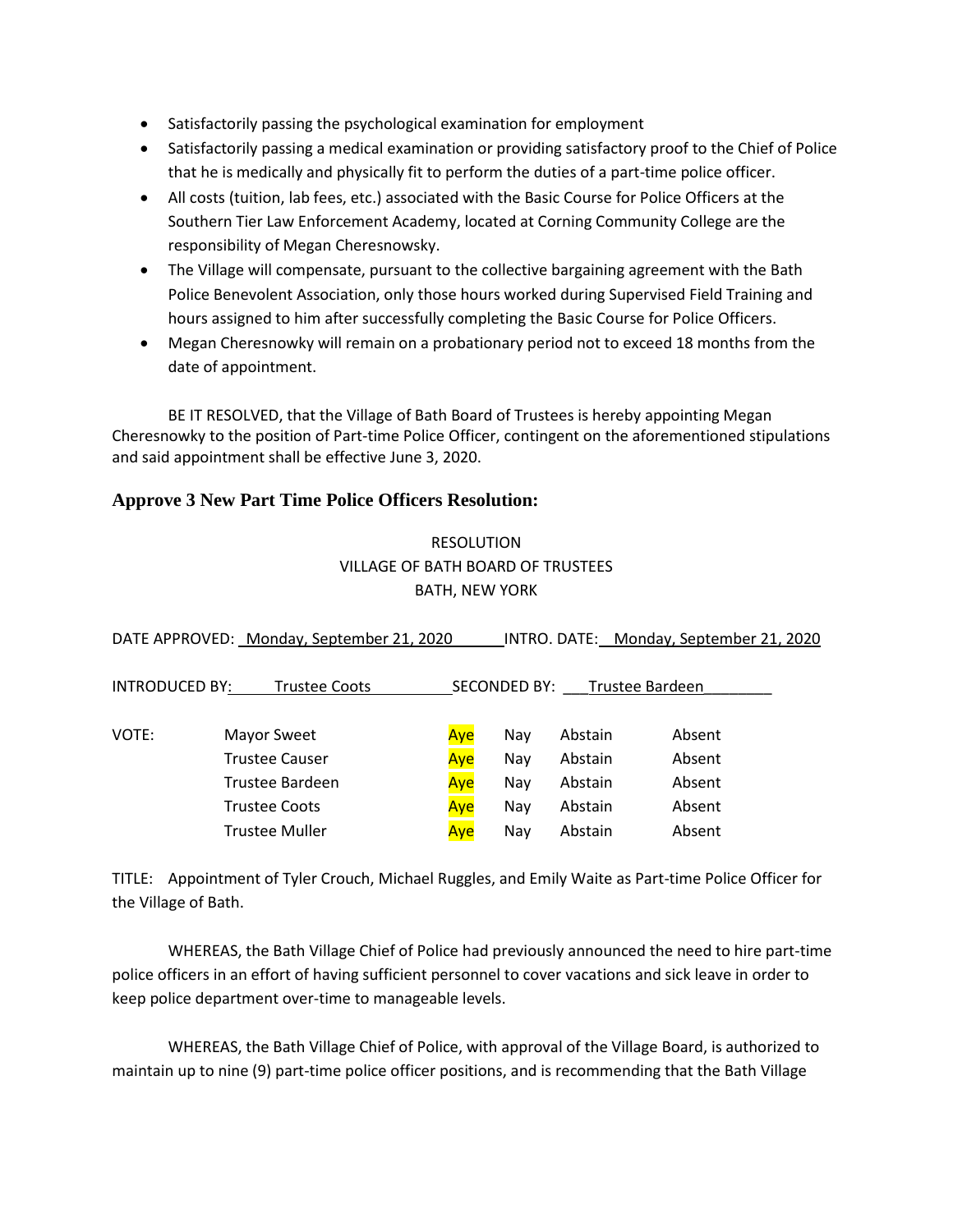Board of Trustees appoint Tyler Crouch, Michael Ruggles, and Emily Waite, effective August 17, 2020, to the position of Part-time Police Officer contingent upon the following:

- Satisfactorily passing the background investigation conducted by the Bath Village Police Department.
- Satisfactorily passing the psychological examination for employment
- Satisfactorily passing a medical examination or providing satisfactory proof to the Chief of Police that he is medically and physically fit to perform the duties of a part-time police officer.
- All costs (tuition, lab fees, etc.) associated with the Basic Course for Police Officers at the Southern Tier Law Enforcement Academy, located at Corning Community College are the responsibility of Tyler Crouch, Michael Ruggles, and Emily Waite.
- The Village will compensate, pursuant to the collective bargaining agreement with the Bath Police Benevolent Association, only those hours worked during Supervised Field Training and hours assigned to him after successfully completing the Basic Course for Police Officers.
- Tyler Crouch, Michael Ruggles, and Emily Waite will remain on a probationary period not to exceed 18 months from the date of appointment.

BE IT RESOLVED, that the Village of Bath Board of Trustees is hereby appointing Tyler Crouch, Michael Ruggles, and Emily Waite to the position of Part-time Police Officer, contingent on the aforementioned stipulations and said appointment shall be effective August 17, 2020.

## **Steuben County Mental Health Agreement:**

Motion made by Trustee Bardeen, seconded by Trustee Coots to approve the Steuben County Mental Health Agreement for June 2020 through May 2020. All present were in favor and the motion was carried.

## **Retention and Disposition Schedule Resolution:**

## RESOLUTION VILLAGE OF BATH BOARD OF TRUSTEES BATH, NEW YORK

|                       | DATE APPROVED: Monday, September 21, 2020 |     |     |         | INTRO. DATE: Monday, September 21, 2020 |
|-----------------------|-------------------------------------------|-----|-----|---------|-----------------------------------------|
| <b>INTRODUCED BY:</b> | <b>Trustee Muller</b>                     |     |     |         | SECONDED BY: Trustee Bardeen            |
| VOTE:                 | Mayor Michael Sweet                       | Aye | Nay | Abstain | Absent                                  |
|                       | <b>Trustee Muller</b>                     | Aye | Nay | Abstain | Absent                                  |
|                       | <b>Trustee Bardeen</b>                    | Aye | Nay | Abstain | Absent                                  |
|                       | <b>Trustee Coots</b>                      | Aye | Nay | Abstain | Absent                                  |
|                       | <b>Trustee Causer</b>                     | Aye | Nay | Abstain | Absent                                  |

Re: Retention and Disposition Schedule for New York Local Government Records (LGS-1)

RESOLVED, By the Village of Bath Board of Trustees that Retention and Disposition Schedule for New York Local Government Records (LGS-1), issued pursuant to Article 57-A of the Arts and Cultural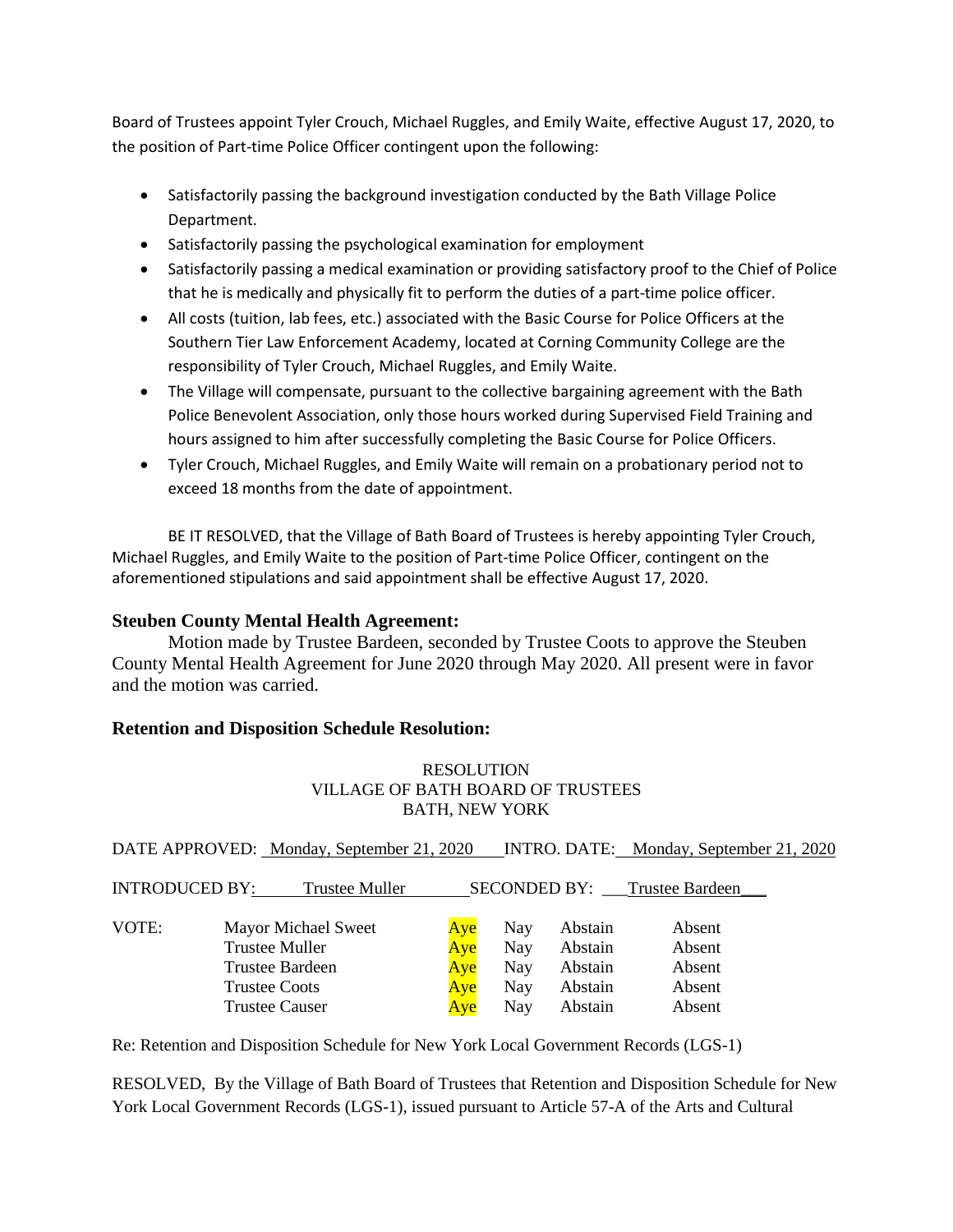Affairs Law, and containing legal minimum retention periods for local government records, is hereby adopted for use by all officers in legally disposing of valueless records listed therein.

FURTHER RESOLVED, that in accordance with Article 57-A:

(a) only those records will be disposed of that are described in Retention and Disposition Schedule for New York Local Government Records (LGS-1), after they have met the minimum retention periods described therein;

(b) only those records will be disposed of that do not have sufficient administrative, fiscal, legal, or historical value to merit retention beyond established legal minimum periods.

## **Village of Bath WWTP Upgrades – SEQR Resolution:**

### **RESOLUTION** VILLAGE OF BATH BOARD OF TRUSTEES BATH, NEW YORK

DATE APPROVED: Monday, September 21, 2020 INTRO. DATE: Monday, September 21, 2020

| <b>INTRODUCED BY:</b> |                       | <b>Trustee Coots</b>   |     | <b>SECONDED BY:</b> |         | Trustee Bardeen |
|-----------------------|-----------------------|------------------------|-----|---------------------|---------|-----------------|
|                       |                       |                        |     |                     |         |                 |
| VOTE:                 |                       | Mayor Michael Sweet    | Aye | Nay                 | Abstain | Absent          |
|                       | Trustee Muller        |                        | Aye | Nay                 | Abstain | Absent          |
|                       |                       | <b>Trustee Bardeen</b> | Aye | Nay                 | Abstain | Absent          |
|                       | <b>Trustee Coots</b>  |                        | Aye | Nay                 | Abstain | Absent          |
|                       | <b>Trustee Causer</b> |                        | Ave | Nay                 | Abstain | Absent          |

Name of Action: Village of Bath Waste Water Treatment Plant Upgrades

**WHEREAS**, the Bath Electric Gas and Water Systems (BEGWS) is considering various upgrades at the Village of Bath Waste Water Treatment Plant; and

**WHEREAS**, the Village as a recipient of state and federal funding must assess the environmental impacts of the proposed upgrades pursuant to the New York State Environmental Quality Review Act (SEQRA) and the National Environmental Policy Act (NEPA), and must also comply with the applicable requirements of the federal State Environmental Review Process (SERP), which may be more stringent than the requirements under SEQR; and

**WHEREAS**, the Full Environmental Assessment Form (FEAF) dated September 18, 2020 prepared by GHD Consulting Services Inc. has been submitted for the Village's consideration; and

**WHEREAS**, after comparing the thresholds in 6 NYCRR 617.4 and 617.5, the Village has determined that the proposed upgrades meet the definition of a Type 1 Action requiring Unlisted Actions under SEQRA and to comply with the federal State Environmental Review Process (SERP).

**WHEREAS**, the Village has determined the proposed upgrades are not within an agricultural district and, therefore, the requirements of 6 NYCRR 617.6 (a) (6) do not apply; and

**WHEREAS**, in accordance with SERP the Village intends to coordinate the environmental review and circulate the FEAF and other applicable material to involved agencies; and